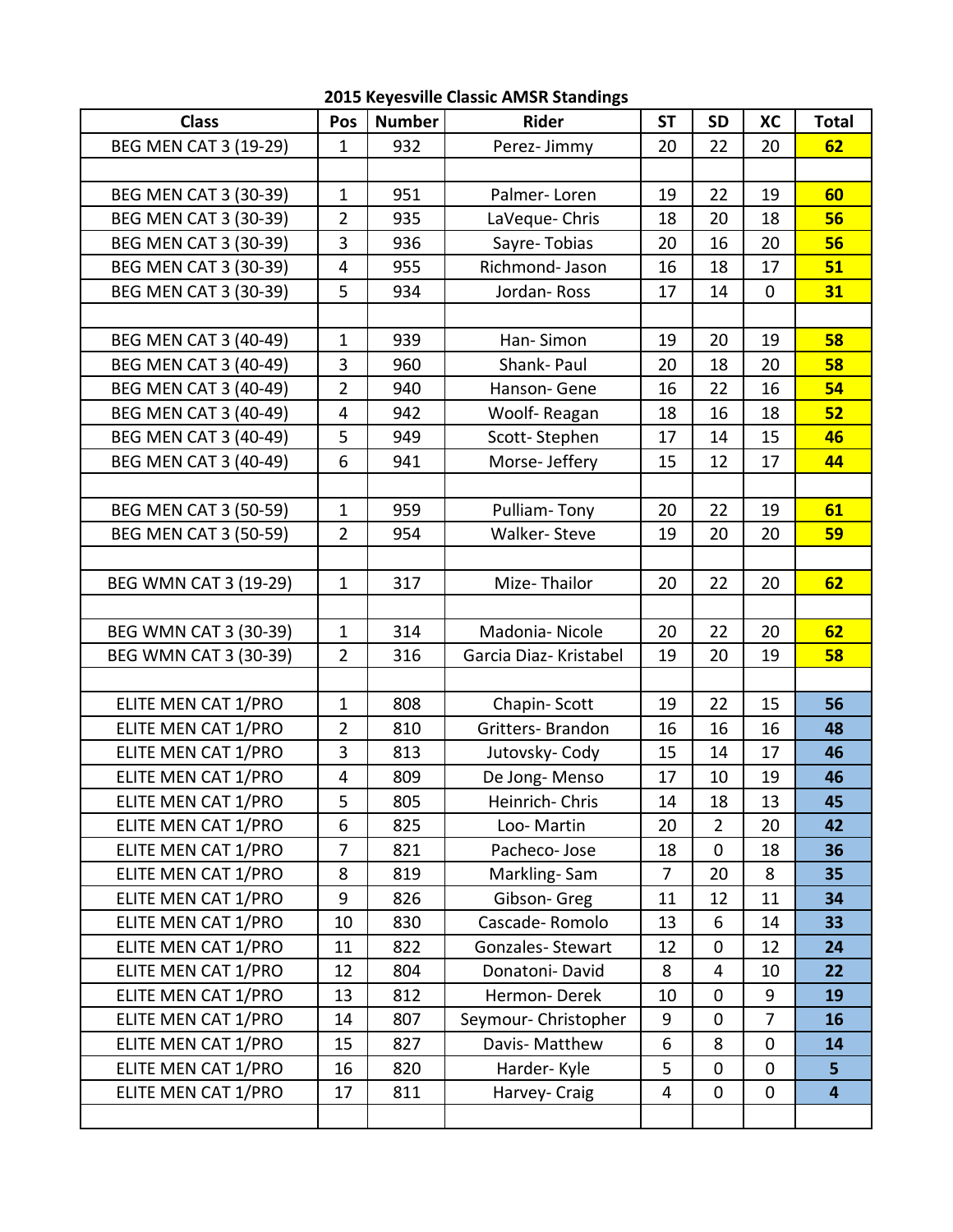| <b>Class</b>                   | Pos            | <b>Number</b> | <b>Rider</b>              | <b>ST</b>      | <b>SD</b>   | XC           | <b>Total</b> |
|--------------------------------|----------------|---------------|---------------------------|----------------|-------------|--------------|--------------|
| ELITE WMN CAT 1/PRO            | $\mathbf{1}$   | 611           | Probert-Christina         | 18             | 22          | 19           | 59           |
| ELITE WMN CAT 1/PRO            | $\overline{2}$ | 612           | Connors-Larissa           | 20             | 18          | 20           | 58           |
| ELITE WMN CAT 1/PRO            | 3              | 610           | Stockton-Porsha           | 19             | 20          | 18           | 57           |
| ELITE WMN CAT 1/PRO            | $\overline{4}$ | 604           | Peterson-Nikki            | 17             | 16          | 17           | 50           |
| ELITE WMN CAT 1/PRO            | 5              | 601           | DuBois-Jeanae             | 16             | 14          | 16           | 46           |
|                                |                |               |                           |                |             |              |              |
| <b>JUNIOR BOYS 15-18</b>       | $\mathbf{1}$   | 576           | Miller-Noah               | 20             | 22          | 20           | 62           |
|                                |                |               |                           |                |             |              |              |
| <b>JUNIOR BOYS 9-14</b>        | $\mathbf{1}$   | 334           | Han-Spencer               | 20             | 22          | 20           | 62           |
|                                |                |               |                           |                |             |              |              |
| <b>JUNIOR GIRLS 9-14</b>       | $\mathbf{1}$   | 91            | Han-Sidney                | 19             | 22          | 19           | 60           |
| <b>JUNIOR GIRLS 9-14</b>       | $\overline{2}$ | 90            | Ghrist-Casey              | 20             | 20          | 20           | 60           |
|                                |                |               |                           |                |             |              |              |
| <b>SPORT MEN CAT 2 (19-29)</b> | $\mathbf{1}$   | 111           | Knudson-Levi              | 20             | 22          | 20           | 62           |
| <b>SPORT MEN CAT 2 (19-29)</b> | 3              | 110           | Brannstrom-Jeff           | 18             | 18          | 18           | 54           |
| <b>SPORT MEN CAT 2 (19-29)</b> | 4              | 113           | Punch-Cody                | 19             | 16          | 19           | 54           |
| <b>SPORT MEN CAT 2 (19-29)</b> | $\overline{2}$ | 112           | Parsons-Jason             | 16             | 20          | 16           | 52           |
| <b>SPORT MEN CAT 2 (19-29)</b> | 5              | 180           | Garcia Diaz- Everest      | 17             | 14          | 17           | 48           |
|                                |                |               |                           |                |             |              |              |
| <b>SPORT MEN CAT 2 (30-39)</b> | $\mathbf{1}$   | 144           | Stevenson-Clint           | 19             | 22          | 18           | 59           |
| <b>SPORT MEN CAT 2 (30-39)</b> | $\overline{2}$ | 176           | Rodriguez-Abraham         | 18             | 20          | 19           | 57           |
| <b>SPORT MEN CAT 2 (30-39)</b> | $\overline{3}$ | 118           | <b>Cornelius- Brenton</b> | 20             | 16          | 20           | 56           |
| SPORT MEN CAT 2 (30-39)        | 4              | 120           | Smith-Travis              | 17             | 18          | 16           | 51           |
| <b>SPORT MEN CAT 2 (30-39)</b> | 6              | 119           | Garcia-Israel             | 16             | 12          | 17           | 45           |
| <b>SPORT MEN CAT 2 (30-39)</b> | 5              | 121           | Zaninovich-Dominic        | 15             | 14          | 15           | 44           |
|                                |                |               |                           |                |             |              |              |
| <b>SPORT MEN CAT 2 (40-49)</b> | $\mathbf{1}$   | 126           | Harper-Scott              | 18             | 22          | 19           | 59           |
| <b>SPORT MEN CAT 2 (40-49)</b> | $\overline{2}$ | 219           | Meissner-John             | 20             | 18          | 20           | 58           |
| <b>SPORT MEN CAT 2 (40-49)</b> | 3              | 127           | Nasco-Michael             | 19             | 16          | 18           | 53           |
| <b>SPORT MEN CAT 2 (40-49)</b> | 4              | 173           | Black-Jason               | 14             | 20          | 15           | 49           |
| <b>SPORT MEN CAT 2 (40-49)</b> | 5              | 148           | Scott-Gavin               | 17             | 14          | 17           | 48           |
| <b>SPORT MEN CAT 2 (40-49)</b> | $\overline{7}$ | 172           | Hodgson-Rich              | 16             | 10          | 16           | 42           |
| <b>SPORT MEN CAT 2 (40-49)</b> | 8              | 125           | Imke-Glenn                | 13             | 8           | 14           | 35           |
| SPORT MEN CAT 2 (40-49)        | 6              | 137           | Moses-Phil                | 15             | 12          | 0            | 27           |
|                                |                |               |                           |                |             |              |              |
| SPORT MEN CAT 2 (50-59)        | $\mathbf{1}$   | 138           | Swick-Steven              | 20             | 22          | 20           | 62           |
| <b>SPORT MEN CAT 2 (50-59)</b> | $\overline{2}$ | 143           | Bottorff-Edward           | $\overline{0}$ | $\mathbf 0$ | $\mathbf{0}$ | $\mathbf{0}$ |
|                                |                |               |                           |                |             |              |              |
| <b>SPORT WMN CAT 2 (19-29)</b> | $\mathbf{1}$   | 856           | Young-Ashley              | 20             | 22          | 20           | 62           |
|                                |                |               |                           |                |             |              |              |
| SS ELITE MEN CAT 1/PRO         | $\mathbf{1}$   | 548           | Doty-Joseph               | 20             | 22          | 20           | 62           |
| SS ELITE MEN CAT 1/PRO         | $\overline{2}$ | 549           | James-Mike                | 19             | 20          | 19           | 58           |